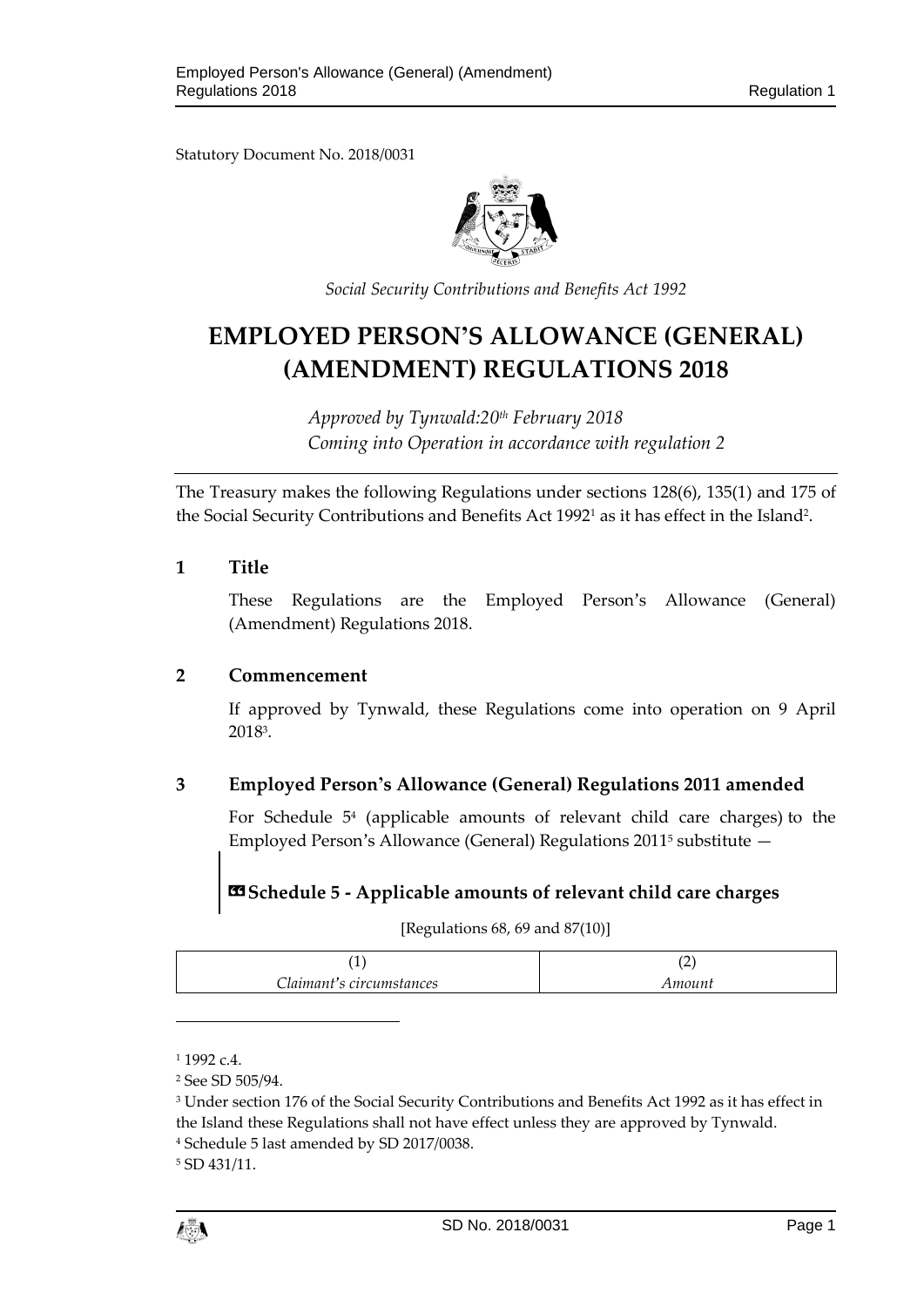| 1. |                                                                              | In the case of a claimant to whom         |     |                              |
|----|------------------------------------------------------------------------------|-------------------------------------------|-----|------------------------------|
|    |                                                                              | regulation 87(5) does not apply (neither  |     |                              |
|    |                                                                              | the claimant nor the claimant's partner   |     |                              |
|    | works at least 24 hours per week) -                                          |                                           |     |                              |
|    | (a)                                                                          | in respect of each child who is           | (a) | the amount of those          |
|    |                                                                              | under the age of 2 in the                 |     | charges, but not more        |
|    |                                                                              | claimant's family in respect of           |     | than £140.00;                |
|    |                                                                              | whom relevant child care charges          |     |                              |
|    |                                                                              | are being incurred:                       |     |                              |
|    | (b)                                                                          | in respect of any other child in the      | (b) | the amount of those          |
|    |                                                                              | claimant's family in respect of           |     | charges, but not more        |
|    |                                                                              | whom relevant child care charges          |     | than £119.00.                |
|    |                                                                              | are being incurred:                       |     |                              |
| 2. | In the case of a claimant to whom                                            |                                           |     |                              |
|    |                                                                              | regulation 87(5) applies (the claimant or |     |                              |
|    | the claimant's partner or both of them<br>work at least 24 hours per week) - |                                           |     |                              |
|    |                                                                              |                                           |     |                              |
|    | (a)                                                                          | in respect of each child who is           | (a) | the amount of those          |
|    |                                                                              | under the age of 2 in the                 |     | charges, but not more        |
|    |                                                                              | claimant's family in respect of           |     | than £200.00;                |
|    |                                                                              | whom relevant child care charges          |     |                              |
|    |                                                                              | are being incurred:                       |     |                              |
|    | (b)                                                                          | in respect of any other child in the      | (b) | the amount of those          |
|    |                                                                              | claimant's family in respect of           |     | charges, but not more        |
|    |                                                                              | whom relevant child care charges          |     | than £170.00. $\blacksquare$ |
|    |                                                                              | are being incurred:                       |     |                              |

## **MADE 25TH JANUARY 2018**

**A L CANNAN** *Minister for the Treasury*